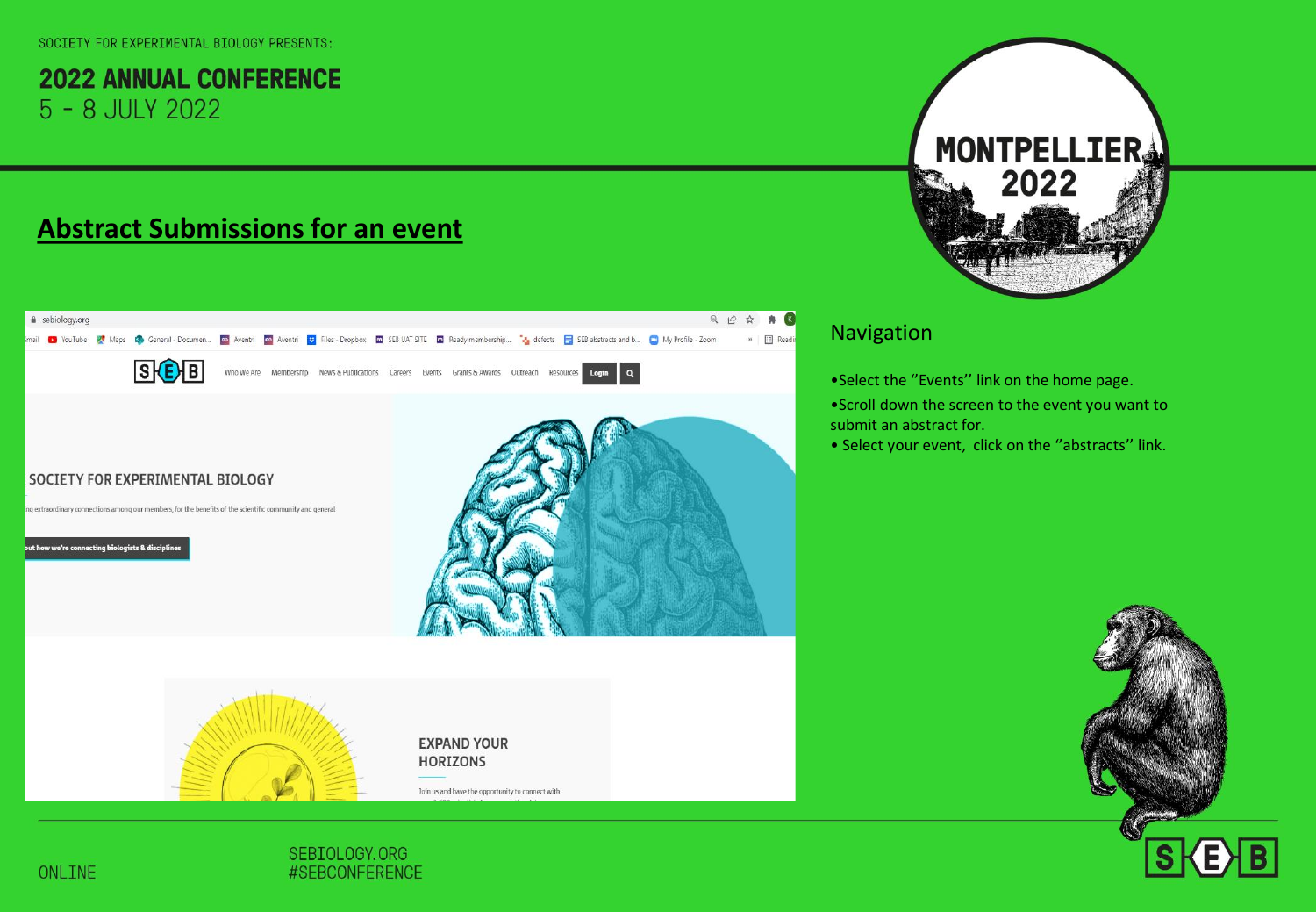# **Abstract Submissions for an event**

| Satellite: SUMO modification in cell signalling                                                                          | <b>Satellite</b><br>3-4 July 2022 + Add to calendar<br>Montpellier |                 |
|--------------------------------------------------------------------------------------------------------------------------|--------------------------------------------------------------------|-----------------|
| <b>Overview Abstracts</b>                                                                                                |                                                                    | <b>Book now</b> |
| <b>Submit your Abstract here!</b>                                                                                        |                                                                    |                 |
| <b>CONTACT US</b>                                                                                                        |                                                                    |                 |
| Please contact the SEB on events@sebiology.org                                                                           |                                                                    |                 |
| <b>BECOME A MEMBER</b>                                                                                                   |                                                                    |                 |
| SEB members are entitled to discounted registration fees at all SEB events. To take advantage of these discounted rates. |                                                                    |                 |
|                                                                                                                          |                                                                    |                 |



#### Submit Abstract

- Click on the ''Submit your abstract here!'' link
- You should get to the abstract home .
- You need to scroll down to the event you want to submit an abstract for and select the event.
- You should get taken onto the event page.
- Click on ''Submit now''

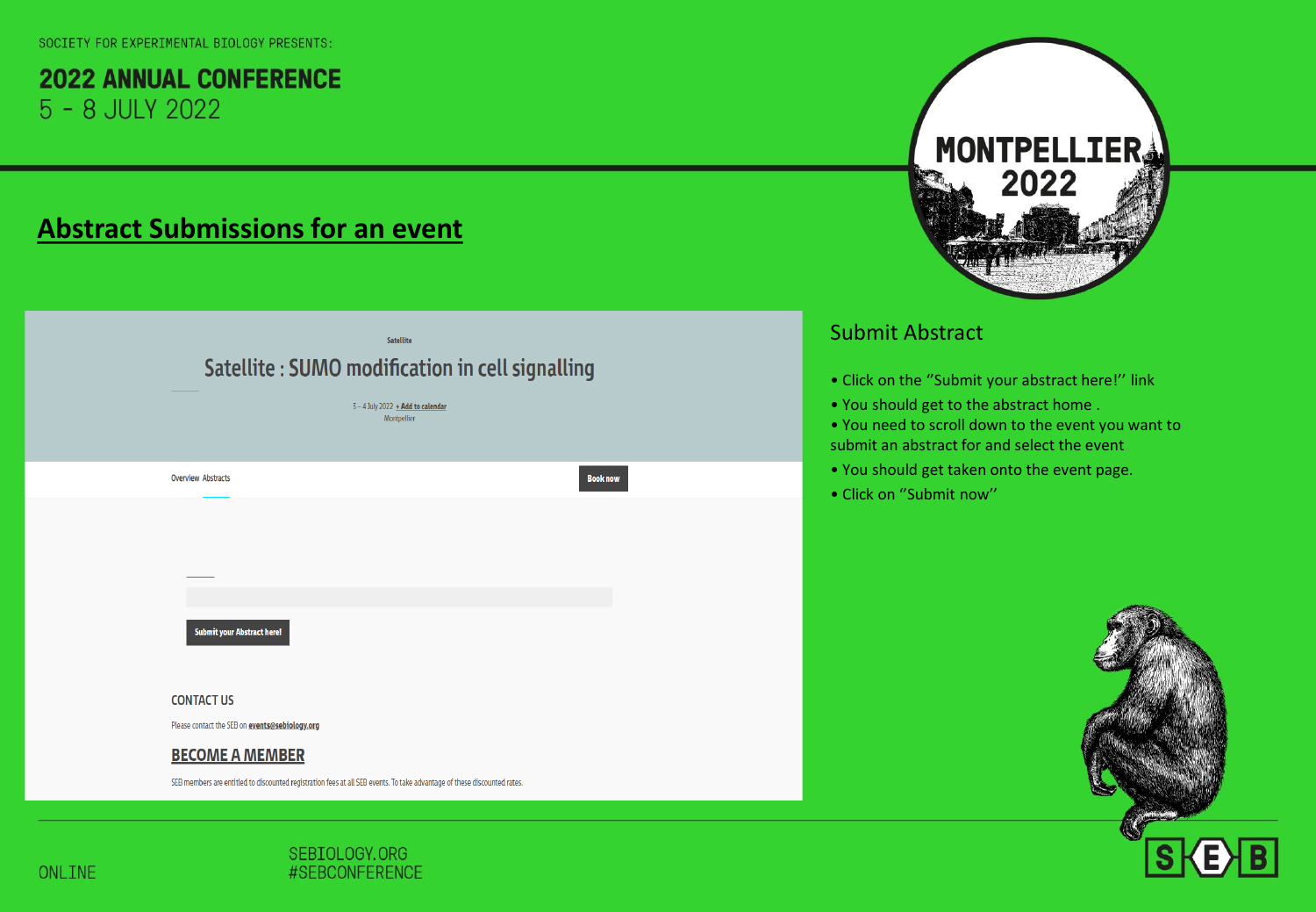# **Abstract Submissions for an event**

|                                                                           |                          | willowe Are membership wews-& Publications Careers Events Grants-& Awards Outreach Resources |  |                   |              |
|---------------------------------------------------------------------------|--------------------------|----------------------------------------------------------------------------------------------|--|-------------------|--------------|
| S(E)B                                                                     |                          |                                                                                              |  | My account $\vee$ | $\mathbf{Q}$ |
| You are here: $Homepage \rightarrow$ SUMO modification in cell signalling |                          |                                                                                              |  |                   |              |
| Submission detail<br>Abstract details                                     |                          |                                                                                              |  |                   |              |
| Title*                                                                    |                          |                                                                                              |  |                   |              |
| Description*                                                              |                          |                                                                                              |  | h                 |              |
| Category*                                                                 | Please select            |                                                                                              |  | $\hat{\zeta}$     |              |
| Requested method*                                                         | Oral                     |                                                                                              |  | $\hat{\cdot}$     |              |
| Contact details                                                           |                          |                                                                                              |  |                   |              |
| Title                                                                     |                          |                                                                                              |  |                   |              |
| First name*                                                               | Keji                     |                                                                                              |  |                   |              |
| Last name*                                                                | Aofiyebi                 |                                                                                              |  |                   |              |
| Email address*                                                            | k.aofiyebi@sebiology.org |                                                                                              |  |                   |              |
| Institution*                                                              |                          |                                                                                              |  |                   |              |



#### Log In to complete your form.

- At this point if you are not logged in you will be taken into the log in page. Log yourself in
- You will be taken on to the initial Submission detail page.
- •Fill in every single mandatory field and click on next
- You are taken into an additional details screen, the abstract submission form.

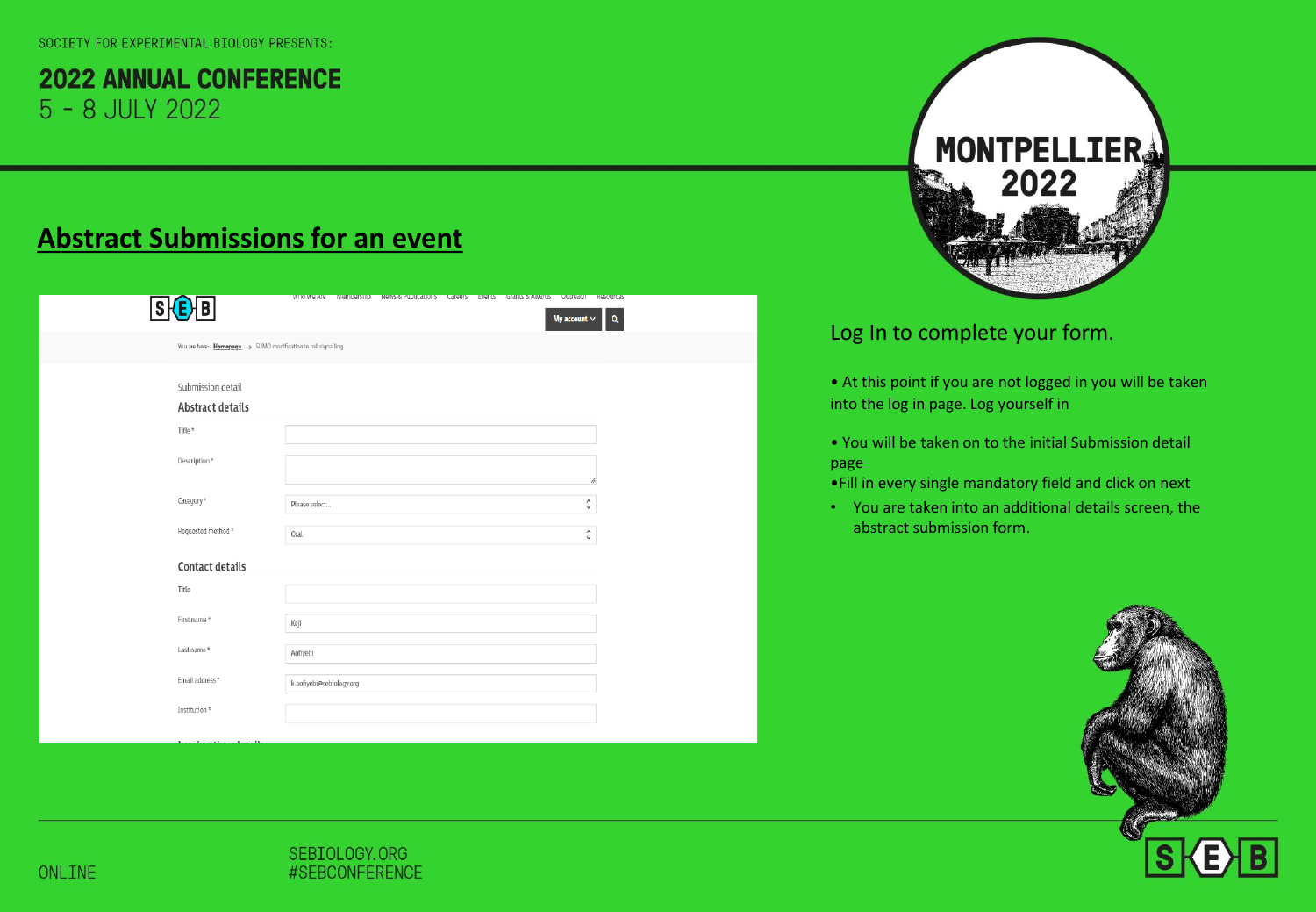# **Abstract Submissions for an event**

# $S$  $B$

 $My account \vee$  Q

You are here:  $Homepage \rightarrow$  SUMO modification in cell signalling

Additional details

#### **ABSTRACT SUBMISSION FORM**

To Submit an abstract for the Annual Conference 2022 please complete the following form . If you encounter any problems submitting your abstract please email abstract@sebiology.org

#### ABSTRACT APPLICATION DEADLINES

The abstract deadline for the Event is March 28th2022.

#### DECISION

Session organisers aim to inform you on the outcome of your abstract submission within two weeks of the abstract deadline.

| Membership Number (Optional) |                |                   |
|------------------------------|----------------|-------------------|
| Are you an Invited Speaker?* | Yes            |                   |
|                              | $\bullet$ No   |                   |
| <b>Presenters Full Name</b>  |                |                   |
|                              |                |                   |
| Title                        | Please select  | ٨<br>$\checkmark$ |
| First Name*                  | <b>ALC: NO</b> |                   |



#### Additional Screen

- Fill in the form according to the abstract you want to submit.
- Click on the next link at the bottom of the form.
- Your abstract should now submit.
- You should also have a confirmation message pop up on the screen.